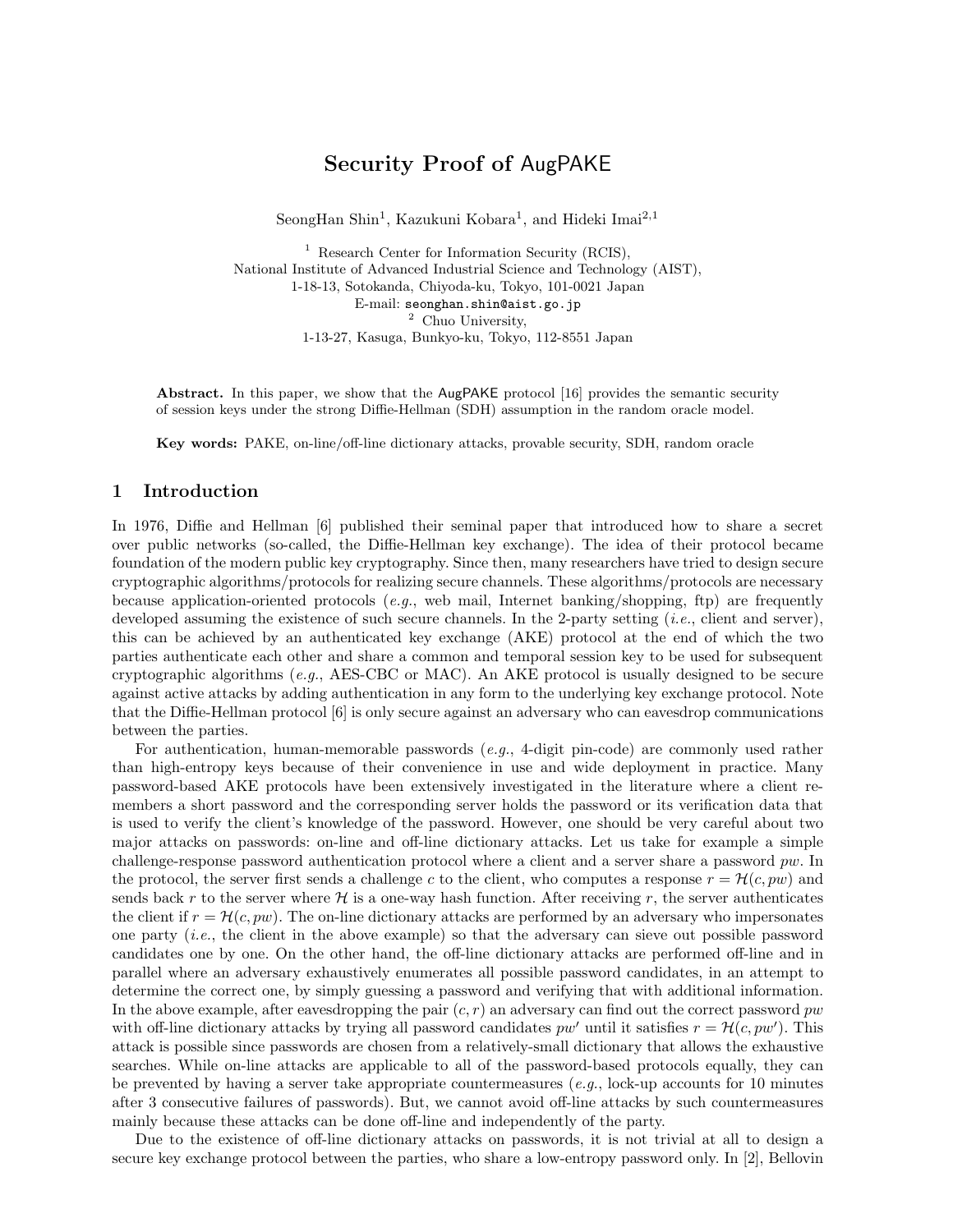#### 2 SeongHan Shin et al.

and Merritt brought forth this problem and proposed a suit of solutions, called Encrypted Key Exchange (EKE). Though some attacks  $(e,q, 13)$  are found, these EKE protocols are good examples that a combination of symmetric and asymmetric cryptographic techniques can prevent an adversary from verifying a guessed password *(i.e., doing off-line dictionary attacks)*. Since then, a number of password-only  $AKE$ protocols (see [8, 11]) have been proposed in the literature with the name of Password-Authenticated Key Exchange (PAKE). Among them, some PAKE protocols have been standardized in IEEE P1363.2 [8], ISO/IEC [9], IETF [17] and ITU-T [10].

In this paper, we show that the AugPAKE protocol [16] provides the semantic security of session keys under the strong Diffie-Hellman (SDH) assumption in the random oracle model.

## 2 Preliminary

#### 2.1 Notation

Here, we explain some notation to be used throughout this paper. Let  $\mathbb G$  be a finite, cyclic group of prime order q (*i.e.*, residues modulo p where  $p = aq + 1$  is a prime and a is an integer) and q be a generator of  $\mathbb{G}$ where the group operation is denoted multiplicatively. For computational efficiency, we recommend to use a secure prime p such that  $p = 2qp_1p_2\cdots p_o + 1$  where  $o \ge 1$  and, for  $i (1 \le i \le o)$ , each factor  $p_i$  is also a prime comparable to q in size.<sup>3</sup> Let l be the security parameter for G so that  $l = \lceil \log q \rceil$ . The  $(p, q, g)$ are given as public parameters. In the aftermath, all the subsequent arithmetic operations are performed in modulo p unless otherwise stated.

Let k be the security parameter for hash functions. Let N be a dictionary size of passwords. Let  $\{0,1\}^*$ denote the set of finite binary strings and  $\{0,1\}^k$  the set of binary strings of length k. Let  $A||B$  be the concatenation of bit strings of A and B in  $\{0,1\}^*$ . If D is a set, then  $d \stackrel{R}{\leftarrow} D$  indicates the process of selecting d at random and uniformly over D. We use two different hash functions  $(\mathcal{H}, \widetilde{\mathcal{H}})$  and  $\mathcal{H}_j$ , for  $j = 1, 2, 3$ , where  $(\mathcal{H}, \widetilde{\mathcal{H}}) : \{0, 1\}^{\star} \to \mathbb{Z}_q^{\star}$  and  $\mathcal{H}_j : \{0, 1\}^{\star} \to \{0, 1\}^k$ . The  $(\mathcal{H}, \widetilde{\mathcal{H}})$  and  $\mathcal{H}_j$  are implemented with secure one-way hash functions (e.g., SHA-2 family). Let C and S be the identities of client and server, respectively, with each identity ID  $\in \{0,1\}^*$ .

Let  $\mathbb N$  (resp.,  $\mathbb R^+$ ) be the set of natural (resp., positive real) numbers. We say that a function  $\varepsilon : \mathbb N \to \mathbb R^+$ is negligible if and only if for every polynomial  $f(n)$  there exists an  $n_0 \in \mathbb{N}$  such that for all  $n > n_0$ ,  $\varepsilon(n) \leq 1/f(n).$ 

#### 2.2 The Formal Model for PAKE

Security Model  $[3]$  In an (augmented) PAKE protocol  $P$ , there are a fixed number of parties who can be either a client or a server. For simplicity, we only consider two different parties  $C$  and  $S$  who share a low-entropy secret, chosen uniformly<sup>4</sup> from a small dictionary  $\mathbb{D}_{\text{password}}$ .<sup>5</sup> We fix the cardinality of  $\mathbb{D}_{\text{password}}$ to  $N$ . Each of  $C$  and  $S$  may have several instances, called oracles involved in distinct, possibly concurrent, executions of P. We denote C (resp., S) instances by  $C^{\mu}$  (resp.,  $S^{\nu}$ ) where  $\mu, \nu \in \mathbb{N}$ , or by I in case of any instance. During the protocol execution, an adversary  $A$  has the entire control of networks which can be represented by allowing  $A$  to ask several queries to oracles. Let us show the capability of adversary  $A$ each query captures:

- Execute( $C^{\mu}, S^{\nu}$ ): This query models passive attacks, where the adversary gets access to honest executions of P between the instances  $C^{\mu}$  and  $S^{\nu}$  by eavesdropping. Note that the Execute-query is important in order to evaluate on-line/off-line dictionary attacks in P.
- Send(I, m): This query models active attacks by having A send a message m to an instance I. The adversary  $A$  gets back the response I generates in processing m according to the protocol P. A query Send( $C^{\mu}$ , Start) initializes the protocol, and then the adversary receives the first message.

<sup>&</sup>lt;sup>3</sup> Alternatively, one may use a safe prime p such that  $p = 2q + 1$  with sacrificing computational efficiency.

<sup>&</sup>lt;sup>4</sup> It can be easily extended to the case of non-uniform password distributions (see [12]).

<sup>&</sup>lt;sup>5</sup> In an augmented PAKE protocol, client C remembers his/her password pw and server S holds its verification data (not pw itself) derived from the password.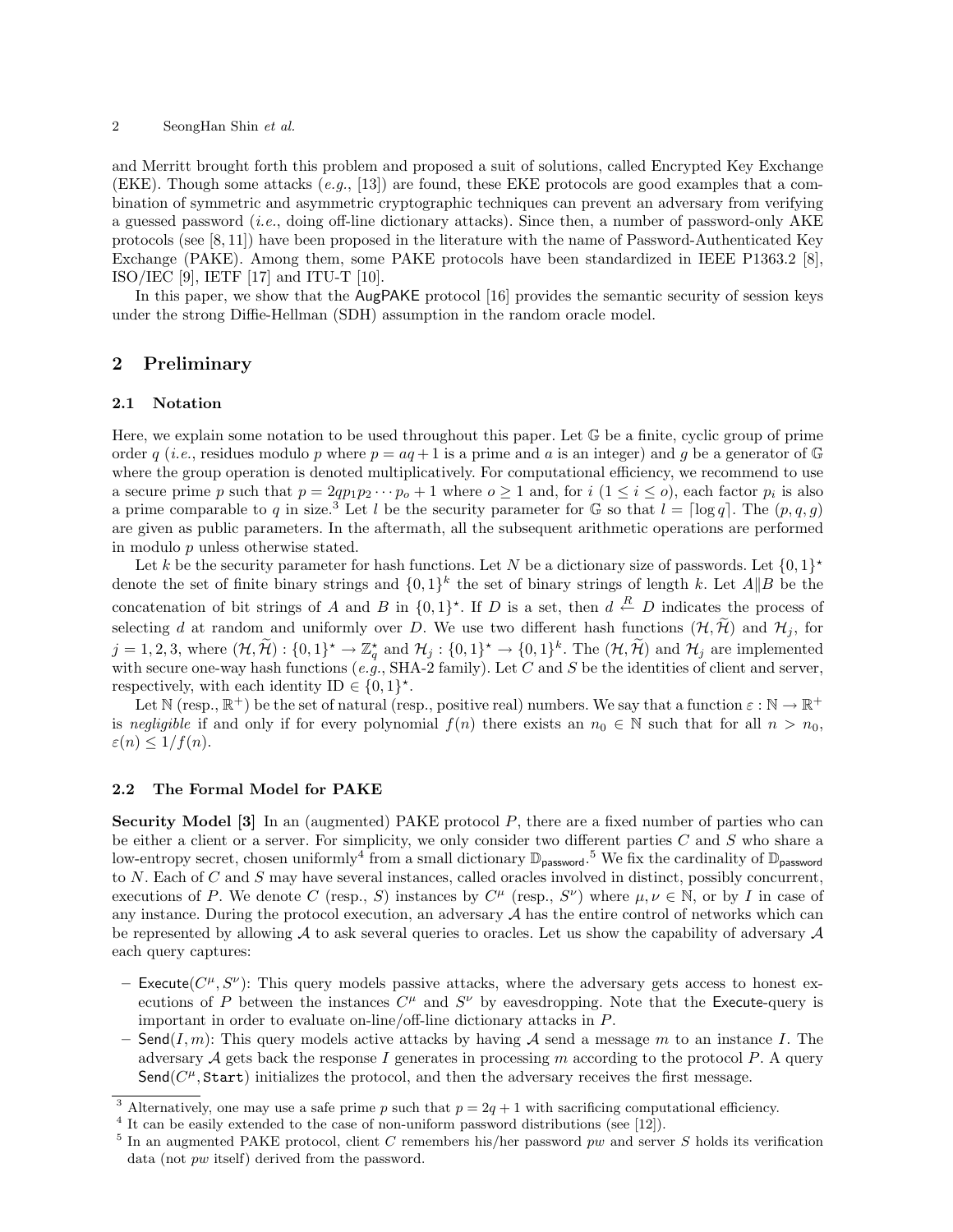- Reveal(I): This query handles misuse of the session key [7] by any instance I. The query is only available to A, if the instance actually holds a session key, and at that case the key is released to A.
- $-$  Test(I): This query is used to measure how much the adversary can obtain information about the session key. The Test-query can be asked at most once by the adversary  $A$  and is only available to A if the instance I is fresh (see below). This query is answered as follows: one flips a private coin  $b \in \{0,1\}$ , and forwards the corresponding session key SK (Reveal(I) would output), if  $b = 1$ , or a random value with the same size except the session key, if  $b = 0$ .

We consider an instance I in the above Test-query. Let  $I'$  be a partnered instance of  $I<sup>6</sup>$  The instance I is fresh if the following conditions are satisfied: (1) I has accepted (*i.e.*, holding a session key  $SK$ ) and therefore it has an SID; and (2) neither Reveal(*I*) nor Reveal(*I'*) has been asked by A.

**Security Notion** The adversary  $A$  is provided with random coin tosses, some oracles and then is allowed to invoke any number of queries as described above, in any order. The aim of the adversary is to break the privacy of the session key in the context of executing P. The AKE security is defined by the game **Game**<sup>ake</sup>(*A, P*) where the ultimate goal of the adversary is to guess the bit b, involved in the Test-query, by outputting this guess b'. We denote the AKE advantage, by  $\mathsf{Adv}_{P}^{\mathsf{ake}}(\mathcal{A}) = 2 \Pr[b = b'] - 1$ , as the probability that A can correctly guess the value of b. The protocol P is said to be  $(t, \varepsilon)$ -AKE-secure if A's advantage is smaller than  $\varepsilon$  for any adversary A running time t.

#### 2.3 Computational Assumption

Here, we define the strong Diffie-Hellman (SDH) assumption [1].

**Definition 1.** (v-SDH Problem) Let  $\mathbb{G}$  be a finite cyclic group of prime order q with g as a generator, described above. A v-SDH<sub>a,G</sub> attacker is a probabilistic polynomial time (PPT) algorithm B running in time t such that its success probability  $\mathsf{Succ}^{\mathsf{ssdh}}_{g,\mathbb{G}},$  given as input  $(v+1)$ -tuple of elements  $\left(g, g^u, g^{\left(u^2\right)}, \cdots, g^{\left(u^v\right)}\right)$ 

to output a pair  $(c, g^{1/(u+c)})$  for a freely chosen value  $c \stackrel{R}{\leftarrow} \mathbb{Z}_q^{\star}$ , is greater than  $\varepsilon$ . We denote by Succ $_{g, \mathbb{G}}^{\text{ssdh}}(t)$ the maximal success probability over every adversaries running within time t. The v-SDH assumption states that  $\mathsf{Succ}_{g,\mathbb{G}}^{\mathsf{vsdh}}(t) \leq \varepsilon$  for any  $t/\varepsilon$  not too large.

For  $v = 1$ , we have the following definition:

**Definition 2.** (1-SDH Problem) Let  $\mathbb{G}$  be a finite cyclic group of prime order q with q as a generator, described above. A 1-SDH<sub>g,G</sub> attacker is a probabilistic polynomial time (PPT) algorithm B running in time t such that its success probability  $Succ_{g,\mathbb{G}}^{\text{1sdh}}$ , given as input 2-tuple of elements  $(g,g^u)$  to output a pair  $(c, g^{1/(u+c)})$  for a freely chosen value  $c \stackrel{R}{\leftarrow} \mathbb{Z}_q^{\star}$ , is greater than  $\varepsilon$ . We denote by  $\mathsf{Succ}_{g,\mathbb{G}}^{\mathsf{1}\mathsf{sdh}}(t)$  the maximal success probability over every adversaries running within time t. The 1-SDH assumption states that  $\mathsf{Succ}_{g,\mathbb{G}}^{\mathsf{1} \mathsf{sdh}}(t) \leq \varepsilon$  for any  $t/\varepsilon$  not too large.

# 3 The AugPAKE Protocol

In this section, we describe the AugPAKE protocol [16] with the extremely-low computational costs. In fact, the computational efficiency of the AugPAKE protocol is almost same as the plain Diffie-Hellman protocol [6] which does not provide authentication at all.

In the initialization phase of the AugPAKE protocol, client C registers his/her password verification data  $W \equiv g^{pw}$  securely to server S where pw is the client's password. In other words, client C remembers the password pw only and server S holds the W.

In the actual execution of the AugPAKE protocol, a pair of client and server can share an authenticated session key over insecure networks (see Fig. 1). Of course, X and Y should not be  $0, \pm 1 \mod p$  in order to avoid trivial attacks.

 $6$  Formally, the instances I and I' are partnered if they have the same session id (SID) which is defined as the concatenation of all the exchanged messages sent and received by an instance. Refer to Section 3 of [3] for more details.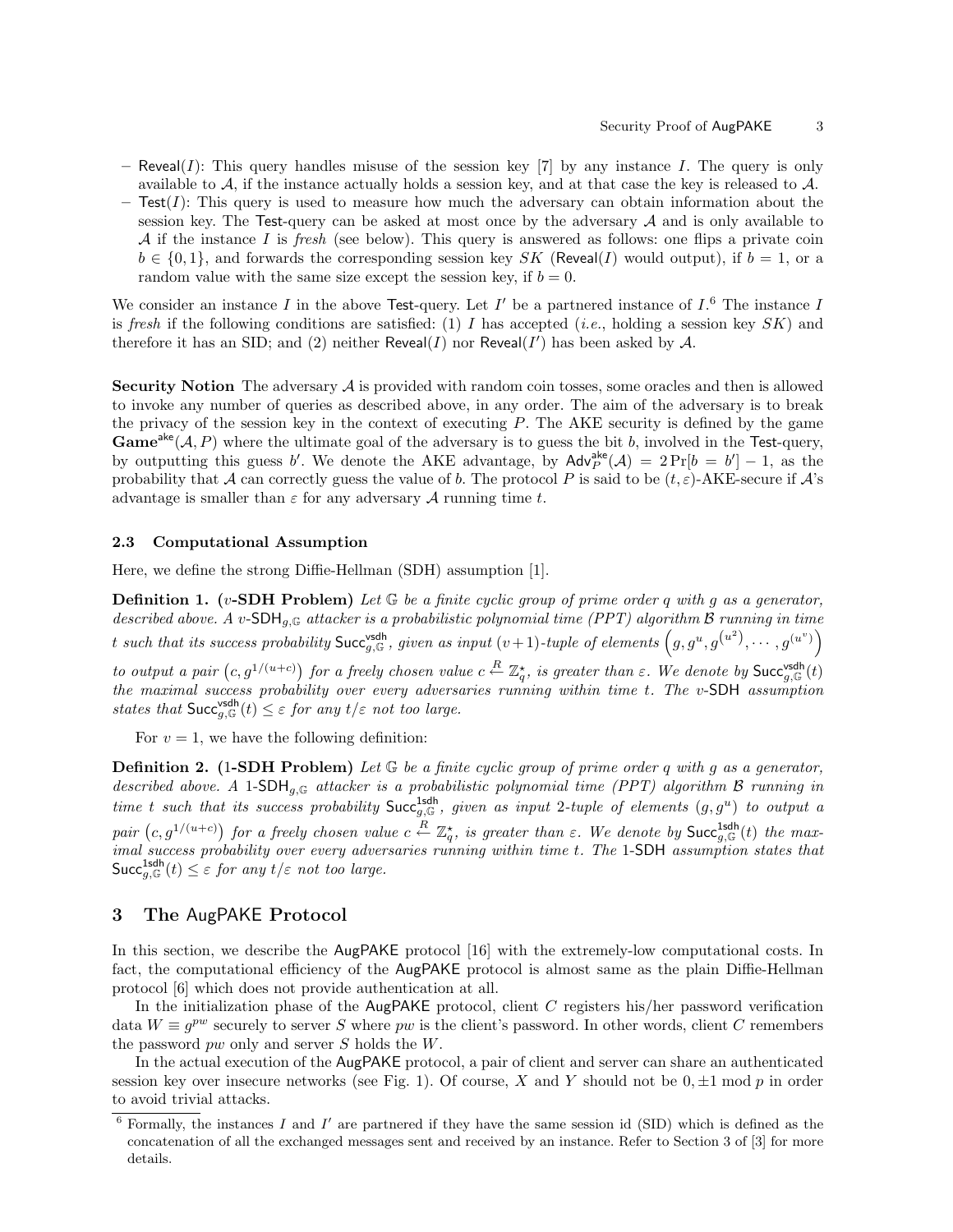| Client $C(pw)$                                                  |       | Server $S(W \equiv q^{pw})$                                                                                                   |
|-----------------------------------------------------------------|-------|-------------------------------------------------------------------------------------------------------------------------------|
| $x \stackrel{R}{\leftarrow} \mathbb{Z}_q^{\star}, X \equiv g^x$ | C, X  | $y \stackrel{R}{\leftarrow} \mathbb{Z}_q^{\star}, \ \widetilde{y} = \widetilde{\mathcal{H}}(y), \ K \equiv g^{\widetilde{y}}$ |
|                                                                 |       |                                                                                                                               |
| $r = \mathcal{H}(C, S, X), K' \equiv Y^{1/(x + pw \cdot r)}$    | S, Y  | $r = \mathcal{H}(C, S, X), Y \equiv (X \cdot W^r)^y$                                                                          |
| $V_C = \mathcal{H}_1(C  S  X  Y  K')$                           | $V_C$ |                                                                                                                               |
|                                                                 |       | If $V_C \neq H_1(C  S  X  Y  K)$ , reject.                                                                                    |
|                                                                 | $V_S$ | Otherwise, $V_S = \mathcal{H}_2(C  S  X  Y  K)$                                                                               |
| If $V_S \neq H_2(C  S  X  Y  K')$ , reject.                     |       | $SK = \mathcal{H}_3(C  S  X  Y  K)$                                                                                           |
| Otherwise, $SK = H_3(C  S  X  Y  K')$                           |       | and accept.                                                                                                                   |
| and accept.                                                     |       |                                                                                                                               |

Fig. 1. The AugPAKE protocol [16] where the dashed boxes represent pre-computable

- **Step 0 (Pre-computation):** At first, client C chooses a random element x from  $\mathbb{Z}_q^*$  and computes its Diffie-Hellman public value  $X \equiv g^x$ . Similarly, server S chooses a random element y from  $\mathbb{Z}_q^*$ , and computes  $\widetilde{y} = \widetilde{\mathcal{H}}(y)$  and  $K \equiv g^{\widetilde{y}}$ . These computations can be done off-line.
- **Step 1:** The client C sends the first message  $(C, X)$  to server S.
- **Step 2:** After receiving  $(C, X)$ , server S computes  $Y \equiv (X \cdot W^r)^{\widetilde{y}}$  where  $r = \mathcal{H}(C, S, X)$ . Then, server S sends the second message  $(S, Y)$  to client C.
- **Step 3:** After receiving  $(S, Y)$ , client C computes  $K' \equiv Y^{1/(x+pw\cdot r)}$  where  $r = \mathcal{H}(C, S, X)$ . Also, the client generates an authenticator  $V_C = \mathcal{H}_1(C||S||X||Y||K')$  and then sends the third message  $V_C$  to server S.
- **Step 4:** After receiving  $V_C$ , server S checks the correctness of  $V_C$ . If  $V_C$  is not equal to  $\mathcal{H}_1(C||S||X||Y||K)$ , server  $S$  terminates the protocol with an error. Otherwise, the server generates its authenticator  $V_S = \mathcal{H}_2(C||S||X||Y||K)$  and a session key  $SK = \mathcal{H}_3(C||S||X||Y||K)$ . Then, server S sends the fourth message  $V<sub>S</sub>$  to client C.
- Step 5: After receiving  $V_S$ , client C checks the correctness of  $V_S$ . If  $V_S$  is not equal to  $\mathcal{H}_2(C||S||X||Y||K')$ , client C terminates the protocol with an error. Otherwise, the client generates a session key  $SK =$  $\mathcal{H}_3(C||S||X||Y||K').$

## 4 Security Proof

In this section, we show that the AugPAKE protocol [16] provides the AKE security under the strong Diffie-Hellman (SDH) assumption in the random oracle model.

**Theorem 1. (AKE Security)** Let P be the AugPAKE protocol of Fig. 1 where passwords are independently chosen from a dictionary of size  $N$ . For any adversary  $A$  within a polynomial time t, with less than qsend active interactions with the parties (Send-queries), qexecute passive eavesdroppings (Execute-queries) and asking  $q_{\text{hashH}}$ ,  $q_{\text{hashH}}$  and  $q_{\text{hashH}_j}$  hash queries to  $H$ ,  $H$  and any  $H_j$ , for  $j = 1, 2, 3$ , respectively,

$$
\begin{aligned} \mathsf{Adv}_{P}^{\mathsf{ake}}(\mathcal{A}) &\leq \frac{6(q_{\mathsf{sendC}}+q_{\mathsf{sendS}})}{N}+\frac{\left(q_{\mathsf{execute}}+q_{\mathsf{send}}\right)^{2}}{|\mathbb{G}|}+\frac{q_{\mathsf{sendC}}+q_{\mathsf{sendS}}}{2^{k-1}}+\frac{q_{\mathsf{hashH}}^{2}+q_{\mathsf{hashH}}^{2}}{q} \\ &+ \left(2N^{2}\cdot q_{\mathsf{hashH}}+6N\right)\times \mathsf{Succ}_{g,\mathbb{G}}^{\mathsf{1}\mathsf{schl}}(t+\tau_{e}) \end{aligned} \tag{1}
$$

where (1)  $q_{\text{sendC}}$  (resp.,  $q_{\text{sendS}}$ ) is the number of Send-queries to C (resp., S) instance, (2)  $q_{\text{sendC}} \leq q_{\text{sendC}} +$  $q$ sendS and  $q'_{\sf hashH} \leq q$ hashH  $+$   $q$ hashH $_j,~(3)$   $k$  is the output size of hash functions  $\mathcal{H}_j,~and~(\nmid)$   $\tau_e$  denotes the computational time for a modular exponentiation in G.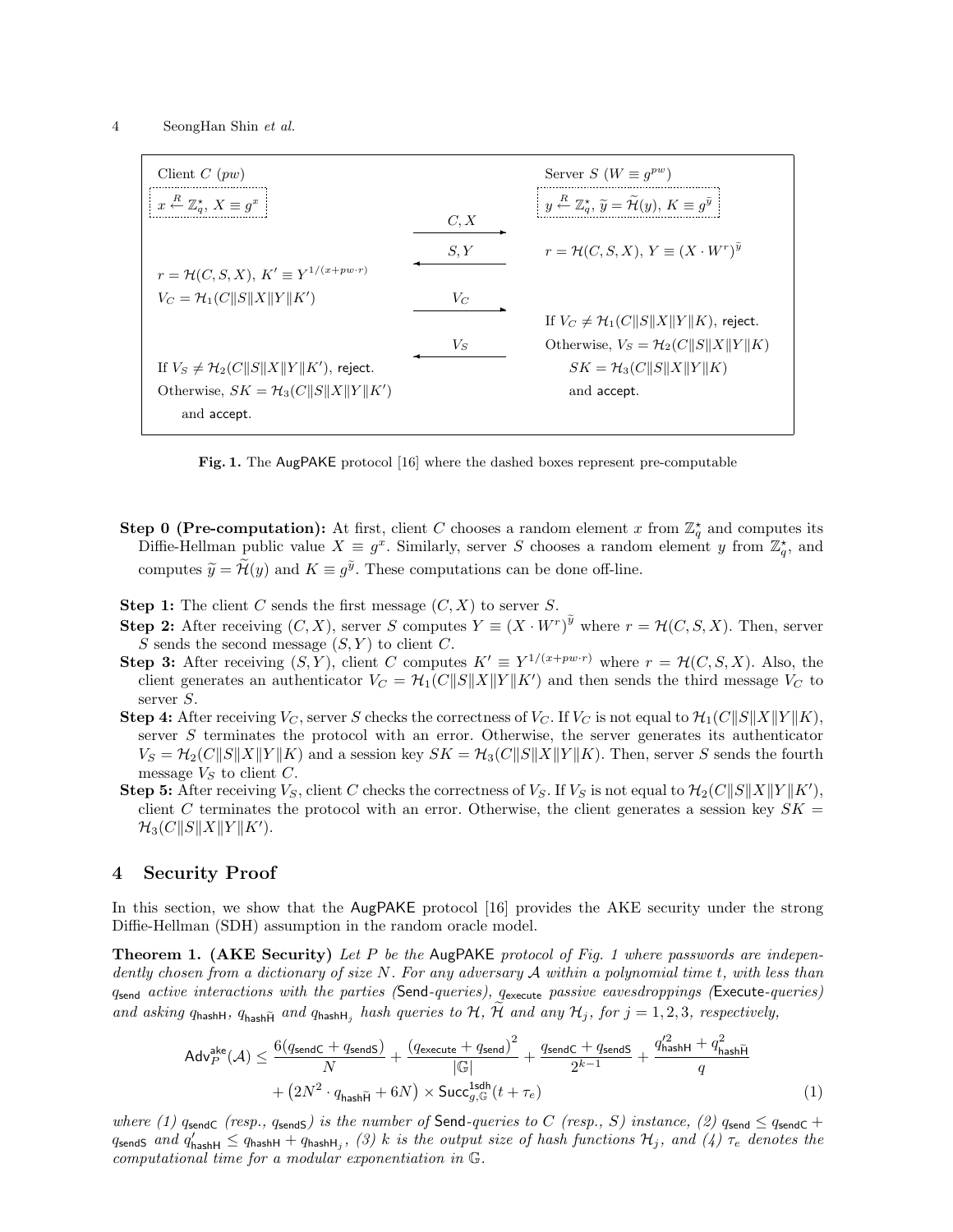This theorem shows that the AugPAKE protocol is AKE-secure against off-line dictionary attacks since the advantage of the adversary essentially grows with the ration of interactions (number of Send-queries) to the number of passwords.

In the proof, we incrementally define a sequence of games, starting at the real game  $G_0$  and ending up at  $\mathbf{G}_5$ . We use Shoup's difference lemma [14, 15] to bound the probability of each event in these games. Let  $S_i$  be an event where an adversary correctly guesses the bit b, involved in the Test-query, in Game  $\mathbf{G}_i$ . Since the proof is in the random oracle model [4], the public parameters  $(e.g., (p,q,g))$  do not include the descriptions of the hash functions  $(\mathcal{H}, \tilde{\mathcal{H}})$  and  $\mathcal{H}_j$ , for  $j = 1, 2, 3$ .

**Game**  $G_0$ **:** This is the real protocol in the random oracle model. By AKE-security definition,

$$
\mathsf{Adv}_{P}^{\mathsf{ake}}(\mathcal{A}) = 2\Pr[S_0] - 1 . \tag{2}
$$

- **Game G<sub>1</sub>:** In this game, we simulate the hash oracles  $((\mathcal{H}, \tilde{\mathcal{H}})$  and  $\mathcal{H}_j$ , for  $j = 1, 2, 3$ ) as usual by maintaining these hash lists  $List_{\mathcal{H}}$ ,  $List_{\mathcal{H}}$  and  $List_{\mathcal{H}}$ . Additionally, we simulate another hash functions  $2\ell'$ ,  $(0,1)$  for  $(0,1)$  for  $i=1,2,3$ , with hash lists  $List_{\mathcal{H}}$  which are print a smaller to the s  $\mathcal{H}'_j: \{0,1\}^* \to \{0,1\}^k$ , for  $j=1,2,3$ , with hash lists  $List_{\mathcal{H}'_j}$  which are private oracles to the simulator.
	- For a hash-query  $\mathcal{H}(Q)$  (resp.,  $\widetilde{\mathcal{H}}(Q)$ ), such that a record  $(Q, r)$  appears in  $List_{\mathcal{H}}$  (resp.,  $List_{\widetilde{\mathcal{H}}})$ , the answer is r. Otherwise, one chooses a random element  $r \stackrel{R}{\leftarrow} \mathbb{Z}_q^{\star}$ , answers with it, and adds the record  $(Q, r)$  to  $List_{\mathcal{H}}$  (resp.,  $List_{\widetilde{\mathcal{H}}}$ ).
	- For a hash-query  $\mathcal{H}_j(Q)$  (resp.,  $\hat{\mathcal{H}}'_j(Q)$ ), such that a record  $(j, Q, r)$  appears in  $List_{\mathcal{H}_j}$  (resp.,  $List_{\mathcal{H}'_j}$ , the answer is r. Otherwise, one chooses a random element  $r \stackrel{R}{\leftarrow} \{0,1\}^k$ , answers with it, and adds the record  $(j, Q, r)$  to  $List_{\mathcal{H}_j}$  (resp.,  $List_{\mathcal{H}'_j}$ ).

We also simulate all the instances for all queries (*i.e.*, Execute( $C^{\mu}, S^{\nu}$ ), Send( $C^{\mu}$ , Start), Send( $C^{\mu}$ ,  $(S, Y)$ ), Send $(C^{\mu}, V_S)$ , Send $(S^{\nu}, (C, X))$ , Send $(S^{\nu}, V_C)$ , Reveal(I) and Test(I)-queries) asked by an adversary. This is done exactly as the real instances would do. From the above simulation, it is clear that

$$
\Pr[S_1] \approx \Pr[S_0] \ . \tag{3}
$$

- **Game G**<sub>2</sub>: In this game, we first forward any hash-query  $\mathcal{H}_j(Q)$  to  $\mathcal{H}_j$  oracle to H oracle as follows: The query Q is parsed as  $Q = C||S||X||Y||K$ , and then we forward a hash-query  $\mathcal{H}(C, S, X)$  to  $\mathcal{H}$ oracle. So, the number of  $H$ -queries becomes  $q'_{\sf hashH} \leq q_{\sf hashH} + q_{\sf hashH_j}$ . Let Coll<sub>2</sub> be an event where some collisions are going to happen.
	- Collisions on the partial transcript  $((C, X), (S, Y))$ : an adversary tries to find out a pair  $(X, Y)$ , coinciding with the transcript of the test instance (asked in the Test-query), and then obtain the corresponding session key using the Reveal-query. However, at least one party involves with the transcript, and thus one of  $X$  and  $Y$  is uniformly distributed.
	- Collisions on the output of H and H

These probabilities are upper-bounded by the birthday paradox:

$$
\Pr[\text{Coll}_2] \le \frac{(q_{\text{execute}} + q_{\text{send}})^2}{2|\mathbb{G}|} + \frac{q_{\text{hashH}}'^2 + q_{\text{hashH}}^2}{2q} \tag{4}
$$

- **Game**  $G_3$ **:** In this game, we make the authenticators and the session key unpredictable to an adversary by using the private oracles  $\mathcal{H}'_j$  instead of  $\mathcal{H}_j$ , for  $j = 1, 2, 3$ . Specifically, we compute  $V_C = \mathcal{H}'_1(C\|S\|X\|Y), V_S = \mathcal{H}'_2(C\|S\|X\|Y)$  and  $SK_{C/S} = \mathcal{H}'_3(C\|S\|X\|Y)$ . Note that we do not need to use K in the computation of  $\mathcal{H}'_j$  because the resultant values are completely independent from  $\mathcal{H}_j$ . Subsequently, we change the simulation of Send-oracle as follows: For a Send-query Send $(C^{\mu},(S,Y)),$ we do not compute anything and just respond with  $V_C$ . We can also simplify the generation of Y using the homomorphic property of  $\mathbb{G}$ : For a Send-query Send $(S^{\nu}, (C, X))$ , we choose a random element  $y \stackrel{R}{\leftarrow} \mathbb{Z}_q^{\star}$ , compute  $Y \equiv g^y$ , and respond with  $(S, Y)$ .
	- The games  $\mathbf{G}_3$  and  $\mathbf{G}_2$  are indistinguishable unless some specific hash queries are asked, denoted by event  $AskH_3 = AskH_3 \vee AskH2w1_3 \vee AskH3w12_3$ :
		- AskH1<sub>3</sub>:  $\mathcal{H}_1(C||S||X||Y||K)$  has been queried by A to  $\mathcal{H}_1$  for some execution transcripts  $((C, X),$  $(S, Y)$ :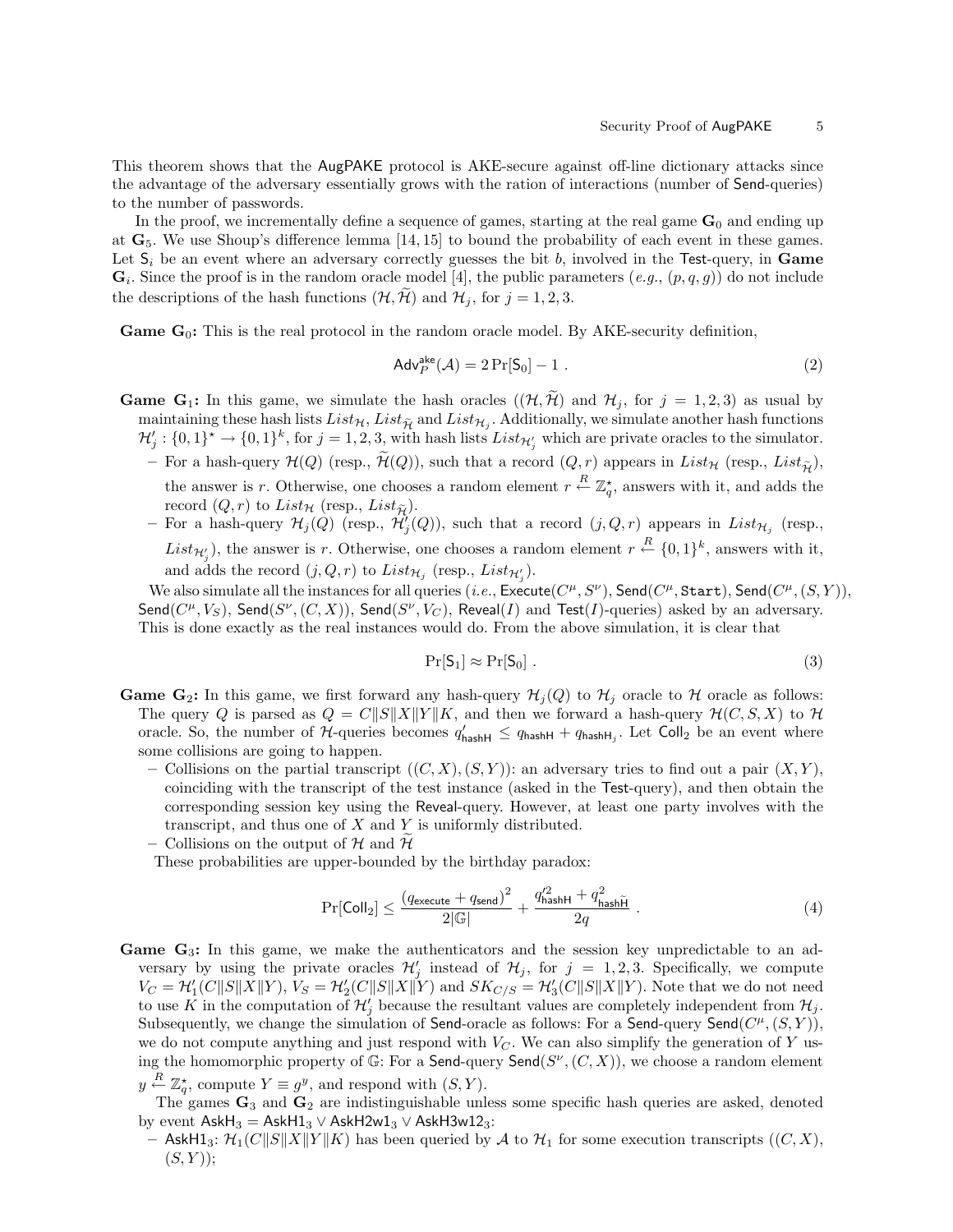#### 6 SeongHan Shin et al.

- AskH2w1<sub>3</sub>:  $\mathcal{H}_2(C||S||X||Y||K)$  has been queried by A to  $\mathcal{H}_2$  for some execution transcripts  $((C, X), (S, Y))$ but event  $AskH1<sub>3</sub>$  did not happen;
- AskH3w12<sub>3</sub>:  $\mathcal{H}_3(C||S||X||Y||K)$  has been queried by A to  $\mathcal{H}_3$  for some execution transcripts  $((C, X), (S, Y))$ , where one of the parties has accepted, but events AskH1<sub>3</sub> and AskH2w1<sub>3</sub> did not happen;

The above obviously leads to the following (these probabilities are computed at the Game  $\mathbf{G}_5$ ):

$$
Pr[AskH_3] \leq Pr[AskH1_3] + Pr[AskH2w1_3] + Pr[AskH3w12_3] .
$$

Since the authenticators are computed with the private oracles, they cannot be guessed by the adversary, better than at random for each attempt, unless the same partial transcript  $((C, X), (S, Y))$ appeared in another session with the real instances  $C^{\mu}$  and  $S^{\nu}$ . But such a case has already been excluded in Game  $\mathbf{G}_2$ . Similarly, the session key cannot be distinguished by the adversary better than 1/2:

$$
\Pr[S_3] \le \frac{q_{\sf sendC} + q_{\sf sendS}}{2^k} + \frac{1}{2} \,. \tag{5}
$$

When collisions of the partial transcript have been excluded, the event AskH1 can be split into three disjoint sub-cases:

- AskH1-Passive<sub>3</sub>: the transcript  $((C, X), (S, Y))$  comes from an execution between the instances  $C^{\mu}$ and  $S^{\nu}$  (Execute-queries or forward of Send-queries, relay of part of them). This means that both X and Y have been simulated;
- AskH1-WithC<sub>3</sub>: the execution involved with the instance  $C^{\mu}$ , but Y has not been sent by any instance  $S^{\nu}$ . This means that X has been simulated, but Y has been produced by the adversary;
- AskH1-WithS<sub>3</sub>: the execution involved with the instance  $S^{\nu}$ , but X has not been sent by any instance  $C^{\mu}$ . This means that Y has been simulated, but X has been produced by the adversary.
- **Game G<sub>4</sub>:** In order to evaluate the above events, we introduce a random SDH instance  $U(= g<sup>u</sup>)$  into the simulation of the party  $C$ : For a Send-query Send $(C^{\mu}, \mathtt{Start}),$  we choose a random element  $r \stackrel{R}{\leftarrow} \mathbb{Z}^{\star}_q,$ compute  $X \equiv U^r$ , and respond with  $(C, X)$ . At this moment, we also set r as  $r = \mathcal{H}(C, S, X)$ .

By the isomorphic property from  $\mathbb{G}$  to  $\mathbb{G}$ , the new X is perfectly indistinguishable from before since there exist a unique discrete logarithm for  $X$ . From the above simulation, it is clear that

$$
\Pr[\mathsf{AskH}_4] \approx \Pr[\mathsf{AskH}_3] \ . \tag{6}
$$

**Game G<sub>5</sub>:** In this game, we bound the probability of event AskH<sub>5</sub> (or, the sub-cases AskH<sub>15</sub>, AskH2w1<sub>5</sub> and  $AskH3w12<sub>5</sub>$ ). In particular, we analyze on-line dictionary attacks by simply using cardinalities of some sets since the password is never used during the simulation. Note that the password verification data W has the same entropy as the password  $pw$  (*i.e.*,  $W \equiv g^{pw}$ ).

By using the proof technique [5], we consider an event CollH<sub>5</sub> where, for some pairs  $(X, Y) \in \mathbb{G}^2$ , involved in a communication between an instance  $C^{\mu}$  and either the adversary or an instance  $S^{\nu}$ , there are two distinct elements  $W_i$  such that the tuple  $(X, Y, K_i)$  is in  $List_{\mathcal{H}_j}$ . This probability is upper-bounded by  $Pr[CollH_5]$ :

$$
|\Pr[\mathsf{AskH}_5] - \Pr[\mathsf{AskH}_4]| \leq \Pr[\mathsf{CollH}_5].
$$

With the following lemma, the event  $CollH<sub>5</sub>$  can be upper-bounded.

**Lemma 1.** If for any pair  $(X, Y) \in \mathbb{G}^2$ , involved in a communication with an instance  $C^{\mu}$ , there are two elements  $W_0$  and  $W_1$  such that  $(X, Y, K_i)$  is in  $List_{\mathcal{H}_j}$ , one can solve the strong Diffie-Hellman problem:

$$
\Pr[\text{CollH}_5] \le (N^2 \cdot q_{\text{hash}\widetilde{H}}) \times \text{Succ}_{g,\mathbb{G}}^{\text{1sdh}}(t + \tau_e) \tag{7}
$$

Proof. We prove this lemma by showing the reduction to the strong Diffie-Hellman (SDH) problem when event CollH<sub>5</sub> happens. We assume that there exist  $(X \equiv U^r, Y \equiv (X \cdot W_0^r)^{\tilde{y}}) \in \mathbb{G}^2$  involved in a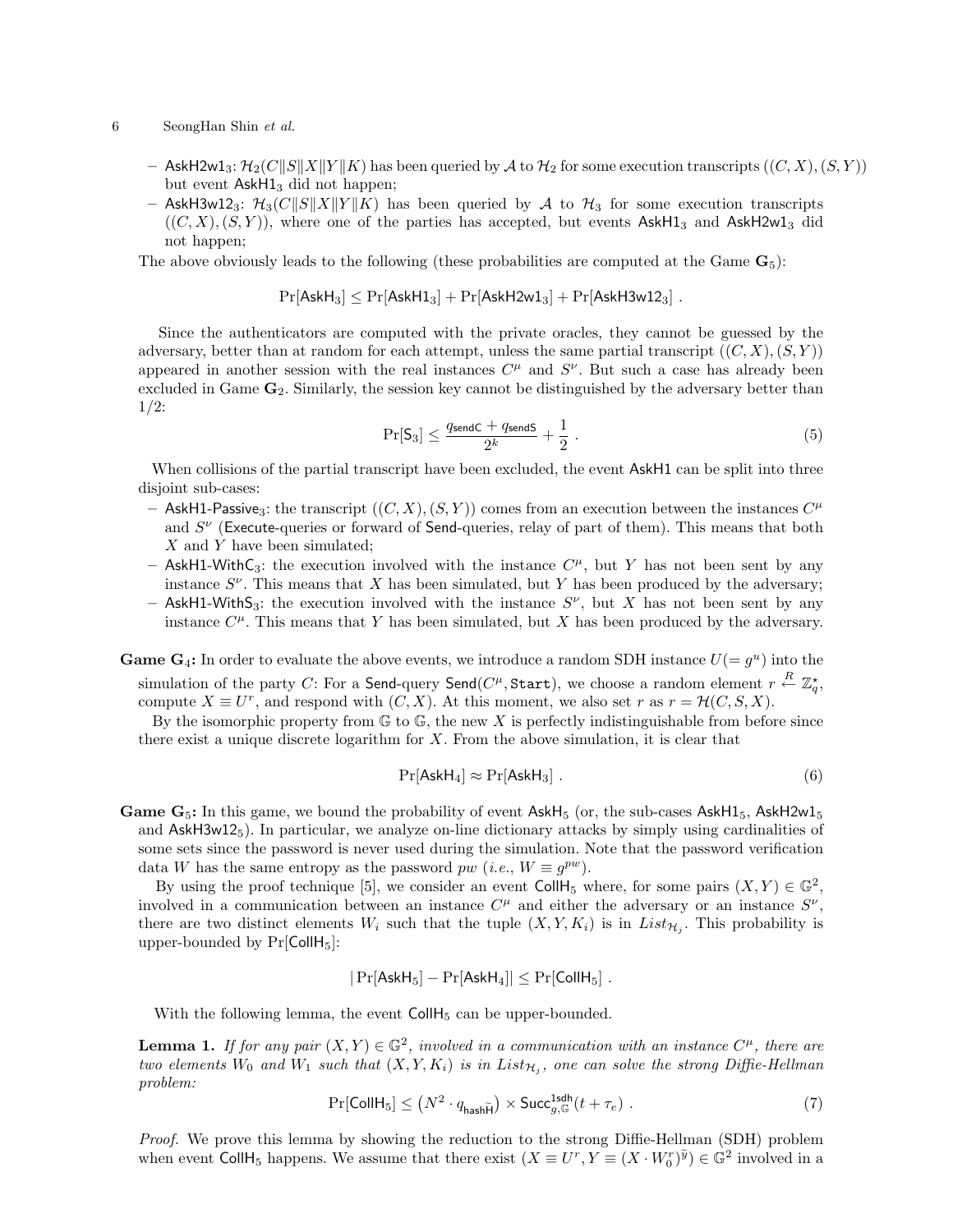communication with an instance  $C^{\mu}$ , and two elements  $W_0 \equiv g^{pw_0}$  and  $W_1 \equiv g^{pw_1}$  such that the tuple  $(X, Y, K_i)$  is in  $List_{\mathcal{H}_j}$ , for  $i = 0, 1$ :

$$
K_0 = g^{\widetilde{y}},
$$
  
\n
$$
K_1 = Y^{\frac{1}{\log_g(X \cdot W_1^r)}} = Y^{\frac{1}{(u \cdot r + pw_1 \cdot r)}} = g^{\frac{\widetilde{y}(u \cdot r + pw_0 \cdot r)}{(u \cdot r + pw_1 \cdot r)}} = g^{\frac{\widetilde{y}(u + pw_0)}{(u + pw_1)}}.
$$

As a consequence,

$$
\frac{K_0}{K_1} = \frac{g^{\widetilde{y}}}{g^{\widetilde{y}}\left(\frac{u+pw_0}{u+pw_1}\right)} = g^{\widetilde{y}\left(1 - \frac{u+pw_0}{u+pw_1}\right)} = g^{\widetilde{y}\left(\frac{pw_1-pw_0}{u+pw_1}\right)} ,
$$

and thus the solution to the SDH problem is  $(pw_1, (K_0/K_1)^{\psi})$  where  $\psi$  is the inverse of  $\tilde{y}(pw_1 - pw_0)$ in  $\mathbb{Z}_q^*$ . The latter exists since  $W_0 \neq W_1$  and  $\hat{y} \neq 0$  (*i.e.*,  $\tilde{y} \in \mathbb{Z}_q^*$ ). By guessing the query asked to the  $\mathcal{\hat{H}}$  and two passwords  $(pw_0, pw_1)$ , we conclude the proof.

In order to conclude the proof, we separately bound the three sub-cases of  $\text{AskH1}_5$ ,  $\text{AskH2w1}_5$  and  $AskH3w12<sub>5</sub>$  (keeping in mind the absence of several kinds of collisions).

– AskH1-Passive<sub>5</sub>: About the passive transcripts (in which both X and Y have been simulated), one can state the following lemma:

**Lemma 2.** If for any pair  $(X, Y) \in \mathbb{G}^2$ , involved in a passive transcript, there is an element W such that  $(X, Y, K)$  is in  $List_{\mathcal{H}_j}$ , one can solve the strong Diffie-Hellman problem:

$$
\Pr[\mathsf{AskH1-Passive}_5] \le N \times \mathsf{Succ}_{g,\mathbb{G}}^{\mathsf{1sdh}}(t+\tau_e) \ . \tag{8}
$$

*Proof.* We prove this lemma by showing the reduction to the SDH problem when event  $AskH1-Passive<sub>5</sub>$ happens. We assume that there exist  $(X \equiv U^r, Y \equiv g^y) \in \mathbb{G}^2$  involved in a passive transcript and  $W \equiv g^{pw}$  such that the tuple  $(X, Y, K)$  is in  $List_{\mathcal{H}_j}$ . As above,

$$
K = Y^{\frac{1}{\log_g(X \cdot W^r)}} = g^{\frac{y}{(u \cdot r + pw \cdot r)}} = g^{\frac{y}{r(u + pw)}}
$$

As a consequence, the solution to the SDH problem is  $(pw, K^{\psi})$  where  $\psi$  is the inverse of  $y/r$  in  $\mathbb{Z}_q^*$ . The latter exists since  $(y, r) \in (\mathbb{Z}_q^*)^2$ . By guessing the password pw, we conclude the proof.  $\Box$ 

– AskH1-WithC<sub>5</sub>: The above Lemma 1 states that for each pair  $(X, Y)$  involved in a transcript with an instance  $C^{\mu}$ , there is at most one element W such that the corresponding tuple is in  $List_{\mathcal{H}_j}$ : The probability for the adversary over a random password is obtained by

$$
\Pr[\mathsf{AskH1-WithC}_5] \le \frac{q_{\mathsf{sendC}}}{N} \tag{9}
$$

.

because the only secret is the password pw.

 $-$  AskH1-WithS<sub>5</sub>: This corresponds to an attack where the adversary tries to impersonate C to S. But each authenticator sent by the adversary has been determined from a guessed password. Therefore, the probability for the adversary over a random password is as above:

$$
\Pr[\mathsf{AskH1-WithS}_5] \le \frac{q_{\mathsf{sendS}}}{N} \ . \tag{10}
$$

About  $AskH2w1<sub>5</sub>$  and  $AskH3w12<sub>5</sub>$ , exactly the same analysis leads to

$$
\Pr[\mathsf{AskH2w1}_5] + \Pr[\mathsf{AskH3w12}_5] \le 2N \times \mathsf{Succ}_{g,\mathbb{G}}^{\mathsf{1} \mathsf{sdh}}(t + \tau_e) + \frac{2(q_{\mathsf{sendC}} + q_{\mathsf{sendS}})}{N} \ . \tag{11}
$$

As a conclusion, we get an upper-bound for the probability of  $\mathsf{AskH}_5$  by combining all the cases:

$$
\Pr[\mathsf{AskH}_5] \le 3N \times \mathsf{Succ}_{g,\mathbb{G}}^{\mathsf{1sdh}}(t+\tau_e) + \frac{3(q_{\mathsf{sendC}} + q_{\mathsf{sendS}})}{N} \ . \tag{12}
$$